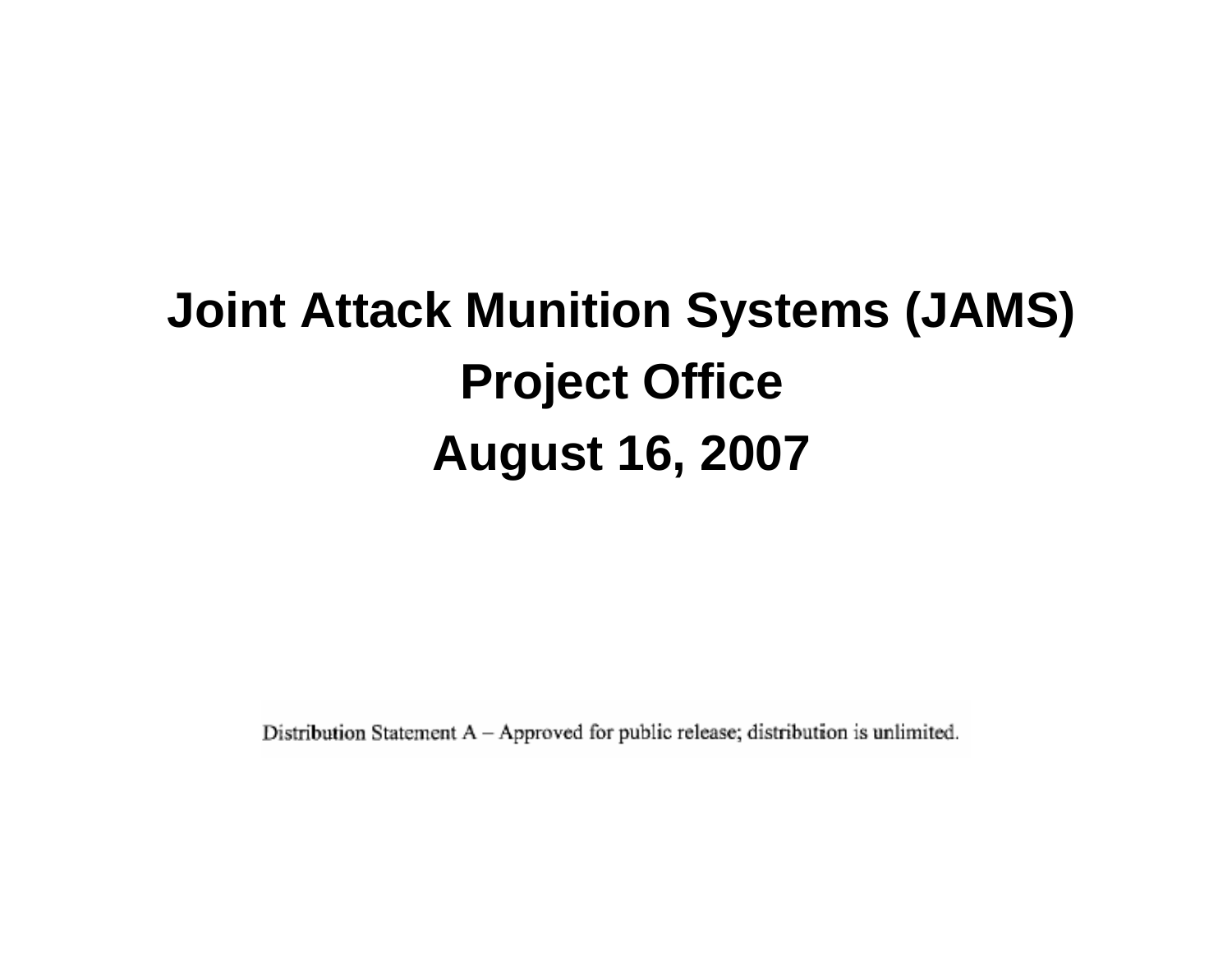## **HYDRA-70 Application**



- **APACHE**
- **LITTLE BIRD**
- **KIOWA WARRIOR**• **DAP**
- **COMANCHE**





- **COBRA**
- **F-18**
- **CH-60 SEAHAWK**

#### *U.S. AIR FORCE U.S. AIR FORCE*





#### *SYSTEM CHARA SYSTEM CHARACTERISTICS CTERISTICS*

- **Area Suppression**
- **High Degree of Modularity**
- **Family of Warheads: HEPD, Flechette, MPSM, Smoke and Illumination**
- **Immune to Countermeasures (HYDRA-70)**

*USERS USERS*

| UNITED STATES    | <b>INTERNATIONAL</b> |                     |  |  |
|------------------|----------------------|---------------------|--|--|
| <b>ARMY</b>      | <b>EGYPT</b>         | <b>SAUDI ARABIA</b> |  |  |
| <b>NAVY</b>      | <b>JORDAN</b>        | <b>SINGAPORE</b>    |  |  |
| <b>MARINES</b>   | <b>KUWAIT</b>        | <b>THAILAND</b>     |  |  |
| <b>AIR FORCE</b> | <b>DENMARK</b>       | <b>TUNISIA</b>      |  |  |
|                  | <b>COLUMBIA</b>      | <b>UAE</b>          |  |  |
|                  | <b>NETHERLANDS</b>   |                     |  |  |

• **F-16**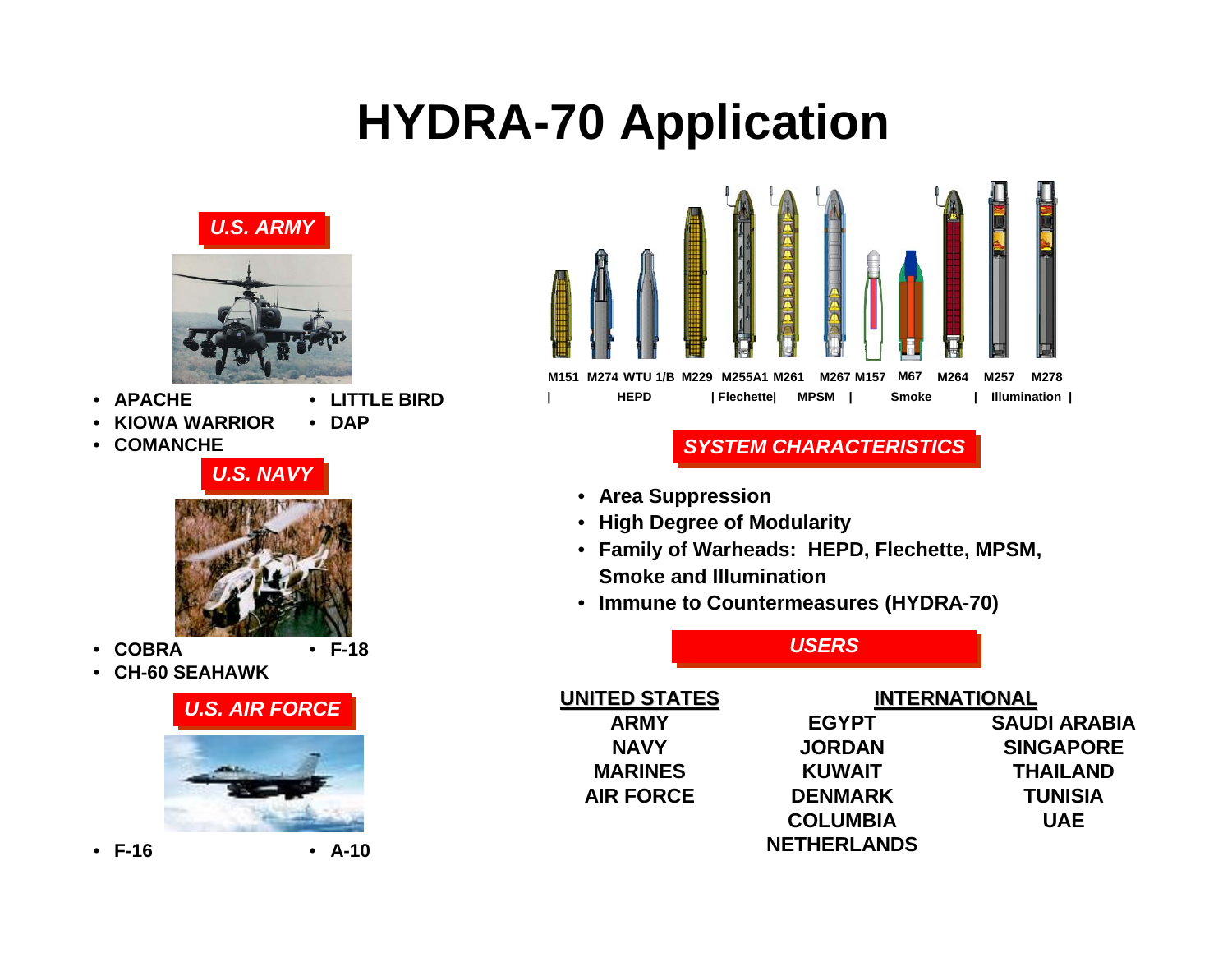### **JAMS PO IM Warhead Explosive Selection**



•Explosive Selections

- •Test Conducted
	- -Fragment Impact

-Mini-Arena

•M151/ IM Explosive Comparison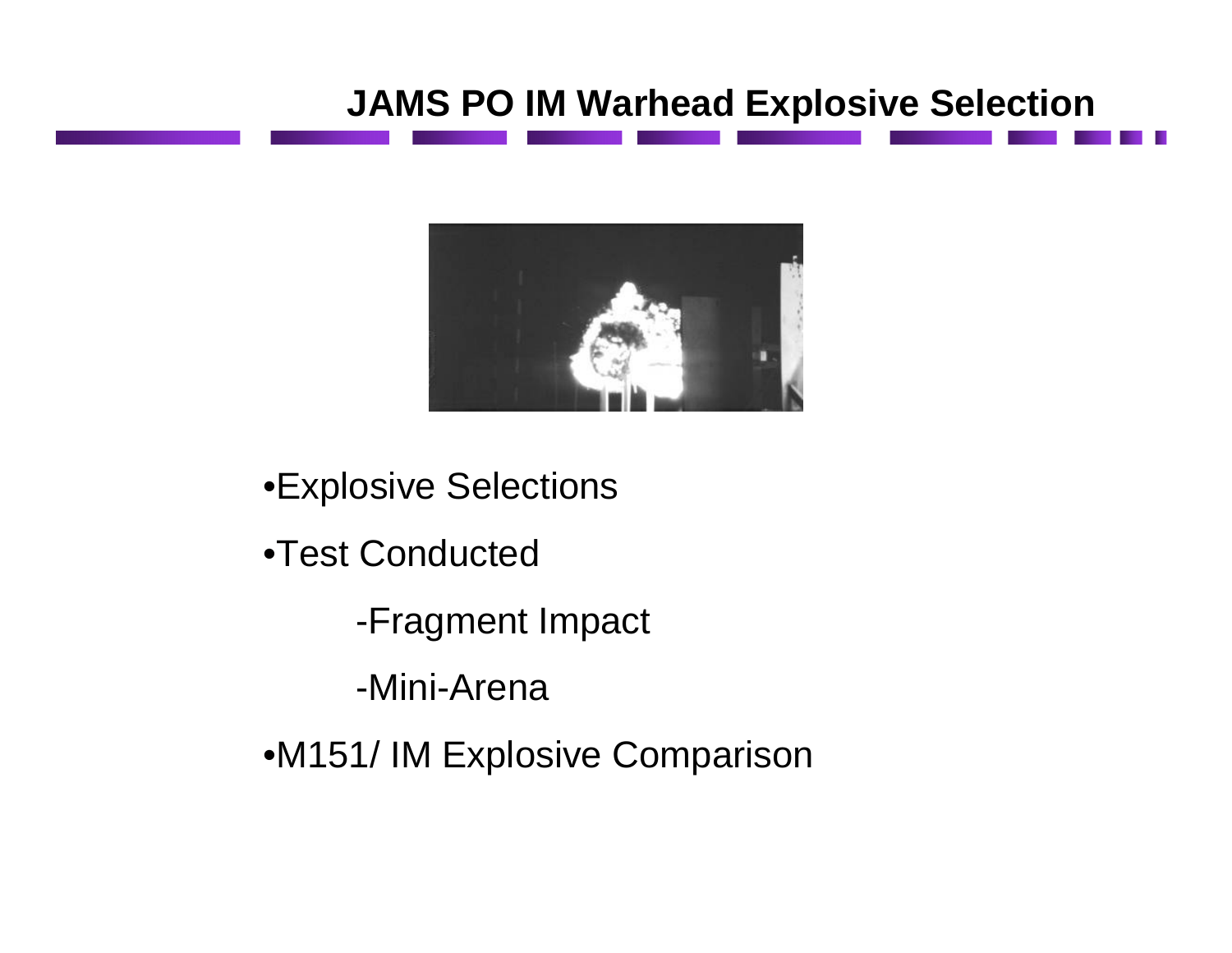## **Explosive Candidate Summary**

| <b>Explosive</b> | <b>Unit Cost</b><br>\$/lb | <b>Selection</b><br>based on | <b>Gurney</b><br><b>Constant</b> | <b>Nominal</b><br><b>Fragment</b><br><b>Velocity</b> |
|------------------|---------------------------|------------------------------|----------------------------------|------------------------------------------------------|
| <b>PBXIH-137</b> | 10.73                     | <b>RDX</b> Based             | $8563$ ft/s                      | $4120$ ft/s                                          |
| <b>PBXN-110</b>  | 20.03                     | <b>HMX</b> Based             | $9121$ ft/s                      | $4710$ ft/s                                          |
| <b>PBXN-109</b>  | 9.42                      | Aluminized                   | 7415 $ft/s$                      | $3532$ ft/s                                          |
| $PAX-21$         | 9.13                      | IM use in M720<br>HE mortar  | $8104$ ft/s                      | $4618$ ft/s                                          |





•Explosive Selection will be based on cost analysis, Fragment Impact (FI) and Mini-Arena Testing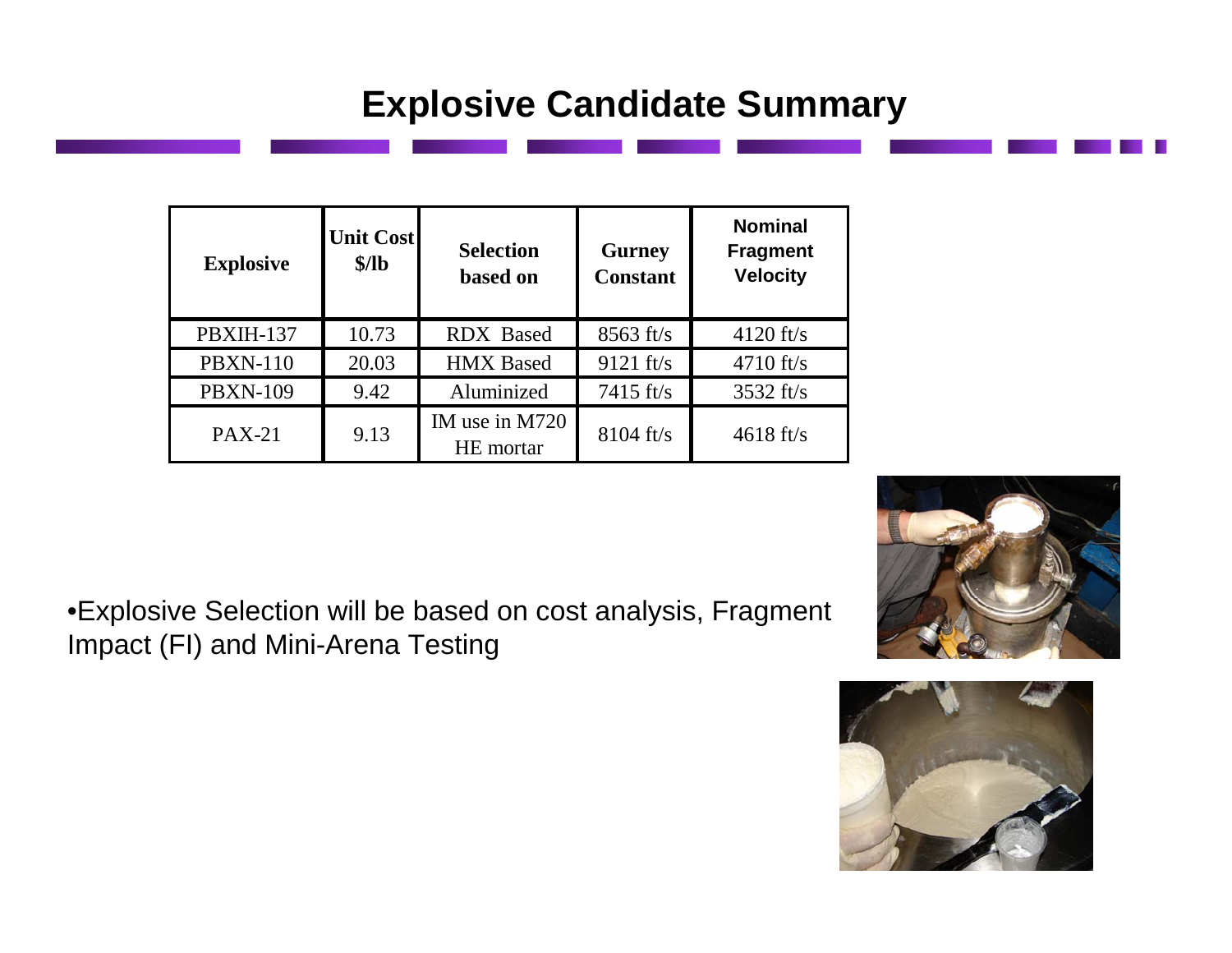#### **Fragment Impact Results**



| <b>Reaction Type</b> | <b>Response</b>           |  |
|----------------------|---------------------------|--|
| VI                   | No Reaction               |  |
|                      | <b>Burn</b>               |  |
| IV                   | Deflagration              |  |
| Ш                    | Explosion                 |  |
| н                    | <b>Partial Detonation</b> |  |
|                      | Detonation                |  |



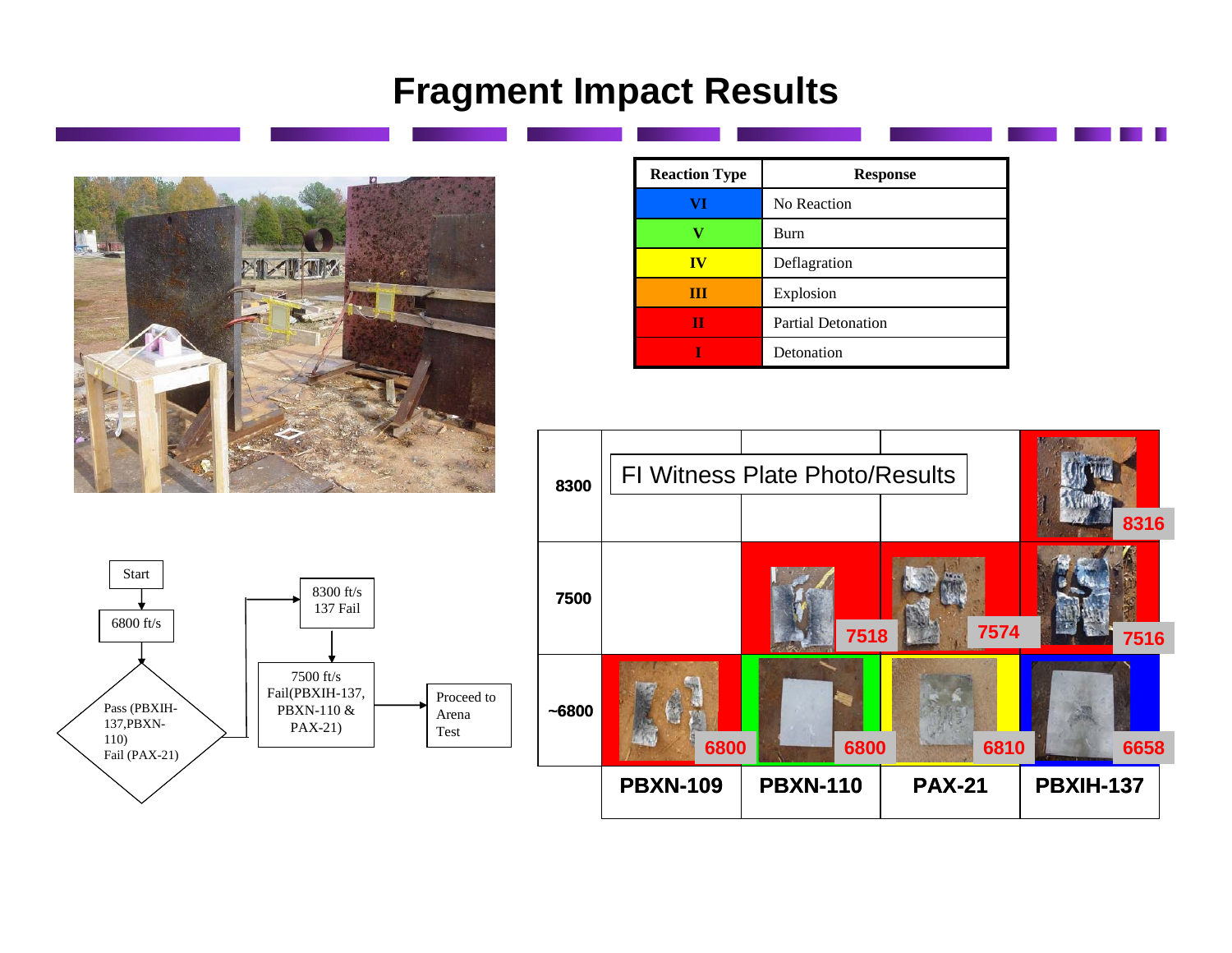#### **Mini-Arena Test Summary**

| <b>Explosive</b>                              |                                            | <b>PAX-21</b> | <b>PBXN-110</b> | <b>PBXIH-137</b> |
|-----------------------------------------------|--------------------------------------------|---------------|-----------------|------------------|
| <b>Fragments</b>                              | Number*                                    | 58            | 81              | 73               |
|                                               | Total<br>Mass*<br>(grams)                  | 116.67        | 121.05          | 114.11           |
|                                               | Average<br>Mass*<br>(grams)                | 2.01          | 2.03            | 1.94             |
| Velocity                                      | Initial<br>Velocity<br>(t <sub>t</sub> /s) | 6120          | 6610            | 5990             |
| * This ignores the fragments below 0.05-grams |                                            |               |                 |                  |





**Total Mass Recovered**

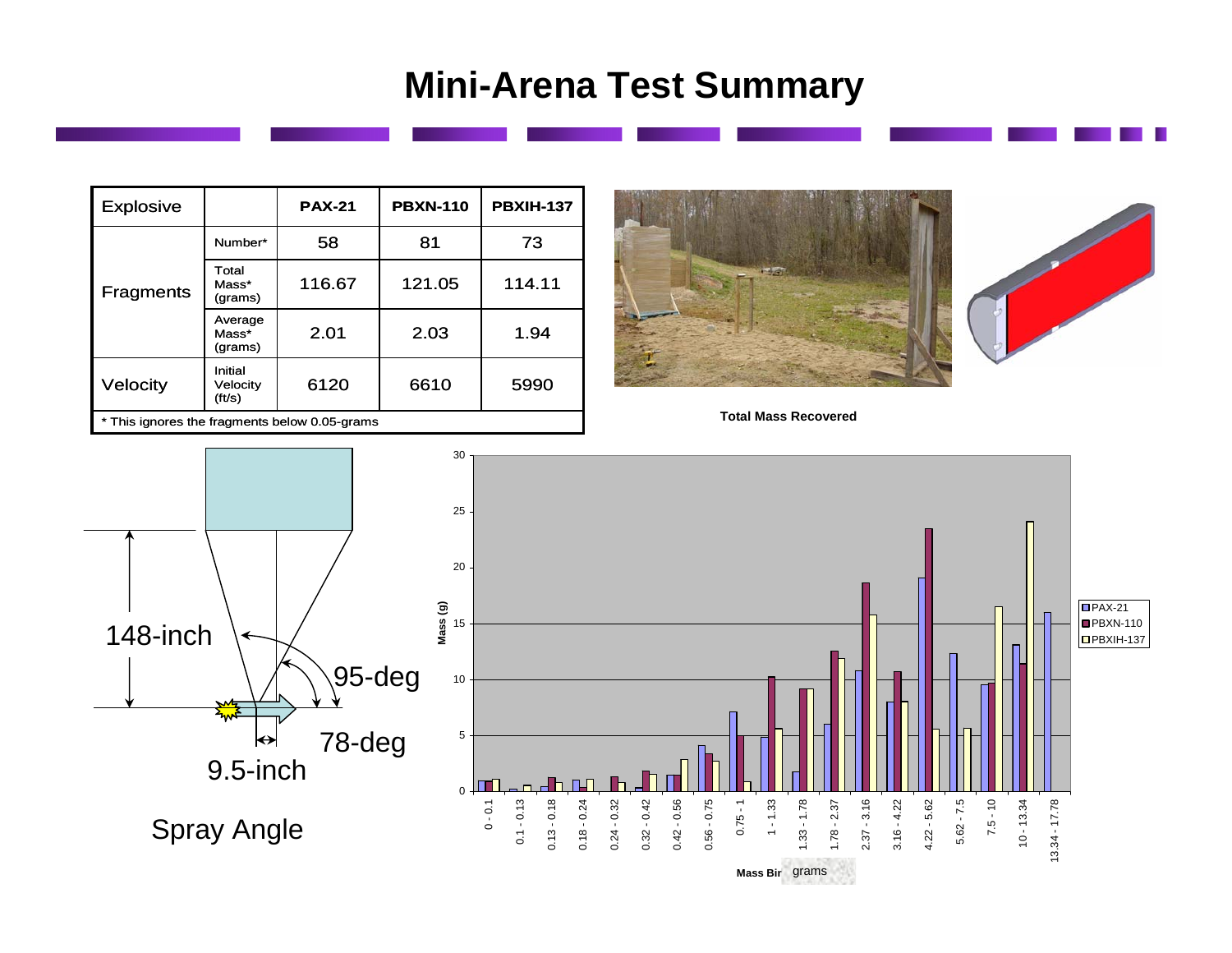### **Fragment Comparison To Current M151 WH**